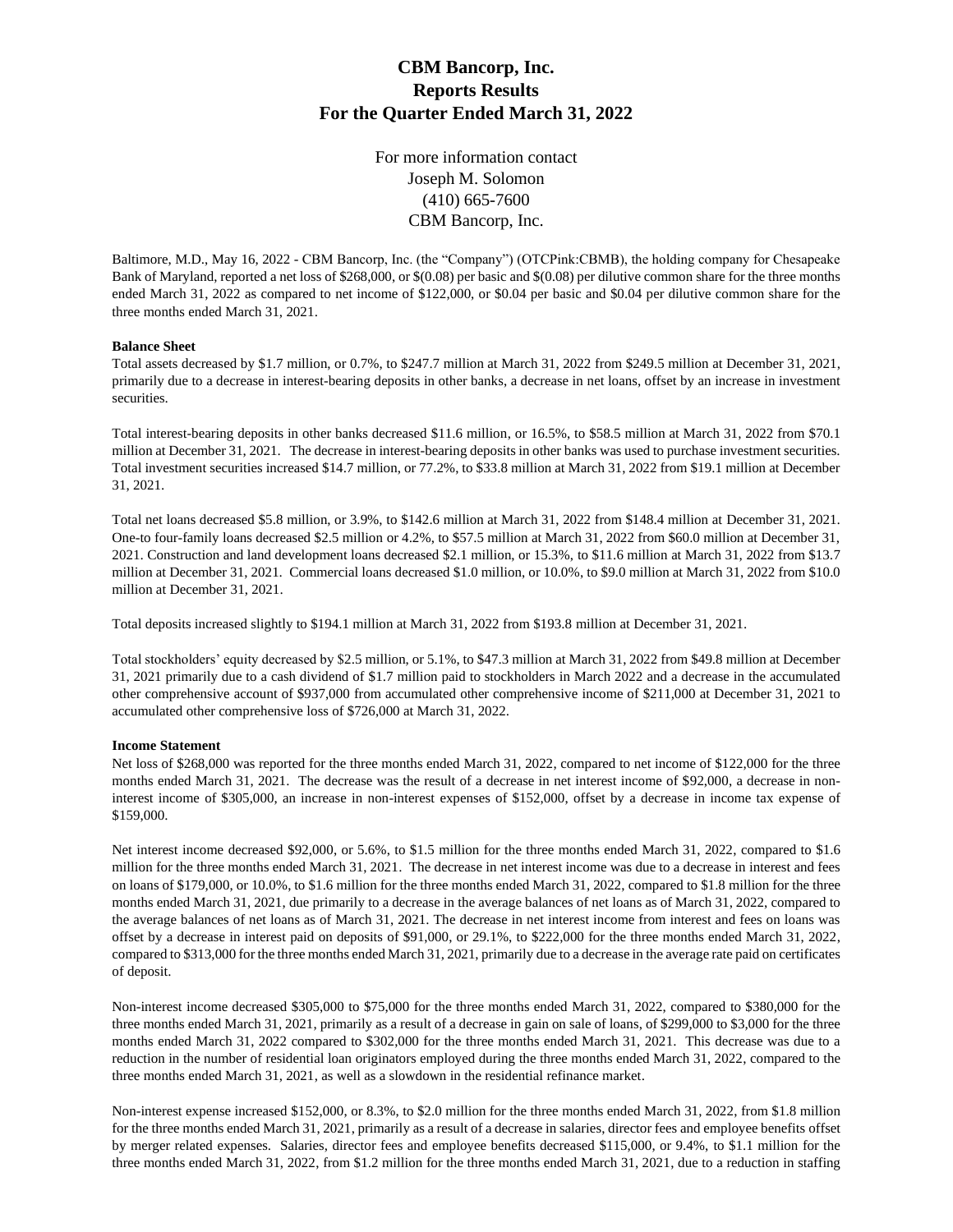in the lending department as well as a decrease in loan commissions paid for sold loans. The Company paid \$312,000 for merger related expenses incurred during the three months ended March 31, 2022, after the signing of a definitive merger agreement with Rosedale Federal Savings and Loan Association on January 28, 2022.

Chesapeake Bank currently serves the Baltimore, Maryland metropolitan area through four banking offices, with two locations in Baltimore County, one location in Anne Arundel County and one location in Harford County.

**This press release contains statements that are forward looking, as that term is defined by the Private Securities Litigation Reform Act of 1995 or the Securities and Exchange Commission in its rules, regulations and releases. The Company intends that such forward-looking statements be subject to the safe harbors created thereby.** 

**This press release and future press releases, as well as other information regarding the Company, can be viewed at our Company's website at www.chesapeakebank.com.**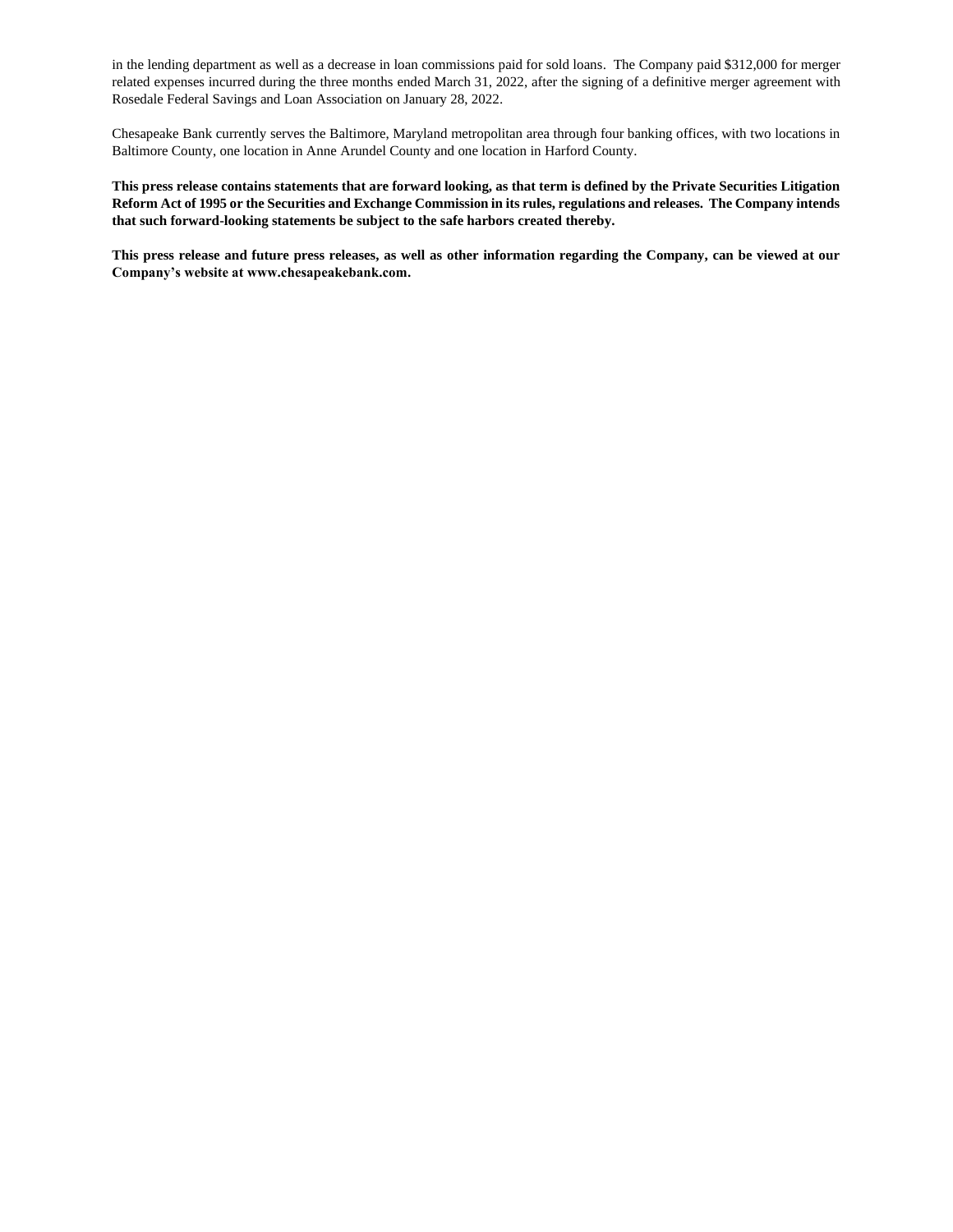## **CBM Bancorp, Inc. Consolidated Statements of Financial Condition March 31, 2022 (Unaudited) and December 31, 2021**

|                                                                             | March 31,<br>2022 | December 31,<br>2021 |  |
|-----------------------------------------------------------------------------|-------------------|----------------------|--|
| <b>Assets</b>                                                               | (Unaudited)       |                      |  |
| Cash and due from banks                                                     | \$<br>722,976     | \$<br>720,947        |  |
| Interest-bearing deposits in other banks                                    | 58,526,619        | 70,078,381           |  |
| Cash and cash equivalents                                                   | 59,249,595        | 70,799,328           |  |
| Time deposits in other banks                                                | 4,959,909         | 4,711,896            |  |
| Securities available for sale, at fair value                                | 33,782,089        | 19,062,914           |  |
| Federal Home Loan Bank stock, at cost                                       | 337,200           | 329,900              |  |
| Loans, net of unearned fees                                                 | 144,229,851       | 150,026,123          |  |
| Allowance for loan losses                                                   | (1,584,828)       | (1,584,828)          |  |
| Net loans                                                                   | 142,645,023       | 148,441,295          |  |
| Accrued interest receivable                                                 | 534,964           | 525,572              |  |
| Bank-owned life insurance                                                   | 2,517,314         | 2,511,331            |  |
| Premises and equipment, net                                                 | 1,590,087         | 1,631,341            |  |
| Deferred income taxes                                                       | 964,117           | 569,493              |  |
| Prepaid expenses and other assets                                           | 1,141,611         | 886,094              |  |
| <b>Total assets</b>                                                         | \$<br>247,721,909 | 249,469,164<br>\$    |  |
| <b>Liabilities and Stockholders' Equity</b>                                 |                   |                      |  |
| <b>Liabilities</b>                                                          |                   |                      |  |
| Noninterest-bearing deposits                                                | \$<br>36,766,169  | \$<br>36,799,290     |  |
| Interest-bearing deposits                                                   | 157,295,418       | 157,016,093          |  |
| Total deposits                                                              | 194,061,587       | 193,815,383          |  |
| Advances by borrowers for taxes and insurance                               | 706,647           | 383,011              |  |
| Federal Home Loan Bank advances                                             | 5,000,000         | 5,000,000            |  |
| Accounts payable and other liabilities                                      | 670,900           | 468,078              |  |
| <b>Total liabilities</b>                                                    | 200,439,134       | 199,666,472          |  |
| Commitments and contingencies                                               |                   |                      |  |
| <b>Stockholders' Equity</b>                                                 |                   |                      |  |
| Preferred stock, \$0.01 par value; authorized 1,000,000 shares; none issued |                   |                      |  |
| Common stock, \$0.01 par value; authorized 24,000,000 shares; issued and    |                   |                      |  |
| outstanding 3,521,814 shares at March 31, 2022 and 3,521,814 shares at      |                   |                      |  |
| December 31, 2021                                                           | 35,218            | 35,218               |  |
| Additional paid in capital                                                  | 33,059,969        | 32,775,147           |  |
| Retained earnings                                                           | 18,347,875        | 20, 271, 733         |  |
| Unearned common stock held by:                                              |                   |                      |  |
| Employee Stock Ownership Plan                                               | (1,974,934)       | (2,031,360)          |  |
| 2019 Equity Incentive Plan                                                  | (1,459,134)       | (1,459,134)          |  |
| Accumulated other comprehensive (loss) income                               | (726, 219)        | 211,088              |  |
| Total stockholders' equity                                                  | 47,282,775        | 49,802,692           |  |
| Total liabilities and stockholders' equity                                  | 247,721,909       | \$<br>249,469,164    |  |